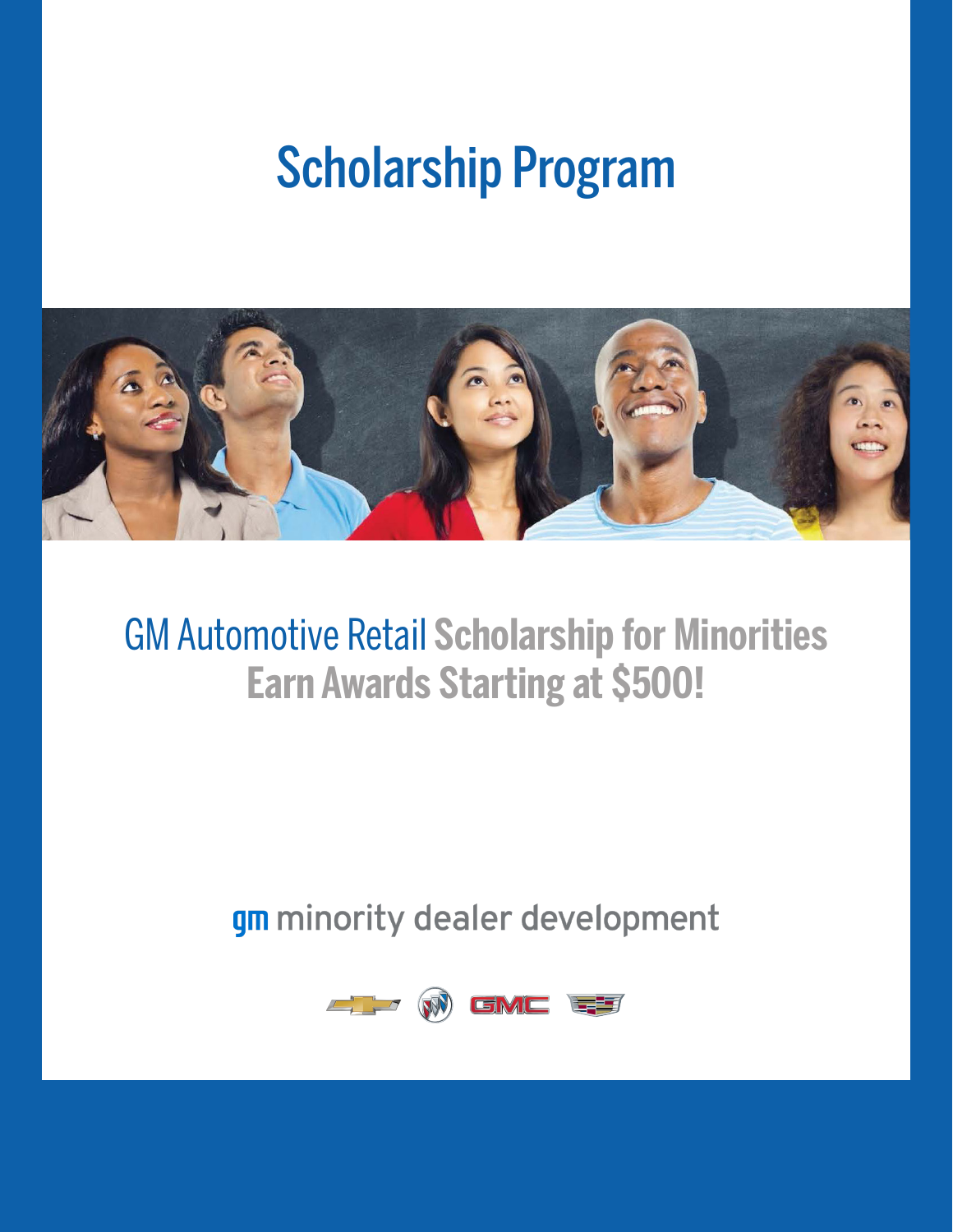## Table of Contents

| <b>ABOUT THE PROGRAM</b>                        |
|-------------------------------------------------|
|                                                 |
| <b>NOMINATE</b>                                 |
|                                                 |
| <b>PROMOTE</b>                                  |
|                                                 |
|                                                 |
| Press Release Template (General Scholarship)  6 |
|                                                 |
|                                                 |
|                                                 |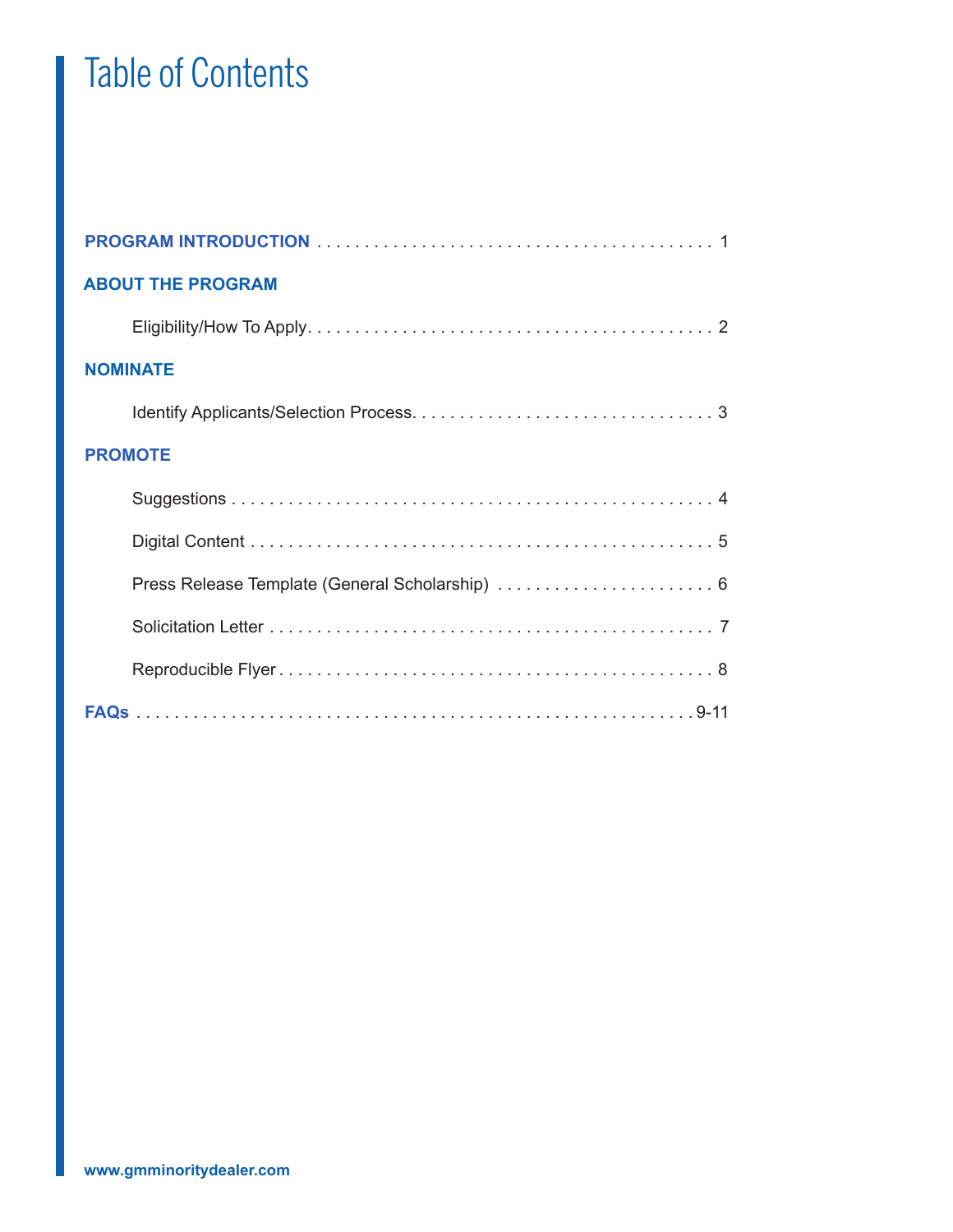### **gm** minority dealer development

### Dear Dealer:

General Motors' vision is to continue providing leading opportunities to qualified minorities to help prepare them to become dealers and to help them succeed once they become dealers. GM is committed to "Changing the Face of Automotive Retail."

In support of this mission, the GM Minority Dealer Development (MDD) Scholarship Program is offered to help minority students of African American, Asian, Hispanic or Native American descent. This unique scholarship is offered to students interested in pursuing careers in automotive retail and/or automotive technology. There are many strong career opportunities in automotive retail, and we wish to encourage students interested in pursuing these career options.

Not only does the scholarship program increase the pipeline of talented minorities entering automotive retail, it provides dealers with a grassroots opportunity to showcase their commitment to education, minorities and their communities .

The GM Minority Dealer Development (MDD) Scholarship program is another critical step in creating an inclusive retail culture. Visibility and representation of an increase in minority employees increase customer loyalty and overall profitability, and attract other minorities into our industry .

### **Getting involved in the 2022 campaign takes three simple steps: Donate, Promote and Nominate!**

- Donate at **www.gmmddscholarship.com** now. Ask suppliers and community partners to contribute as well.
- MDD promotion takes place January 1, 2022 through April 15, 2022. Create awareness of the scholarship program throughout your community, with minority students, civic organizations, media, academia, employees and customers.
- Partner with teachers and guidance counselors to identify interested young minorities and encourage minority candidates – including employees – to apply.

Everything you need to get started is in this toolkit. Please use these resources, and contact other involved dealers for ideas as you develop your own plan to donate, nominate and promote the scholarship program.

Please direct all questions to our Scholarship Headquarters at CMS Foundation, 630.428.2412, or wrnscholarshipinfo@gmsac.com.

With your support, GM and its dealers will continue leading in the industry in providing minorities a dealership experience where they are respected and well represented.

Warm regards, MDD Scholarship Subcommittee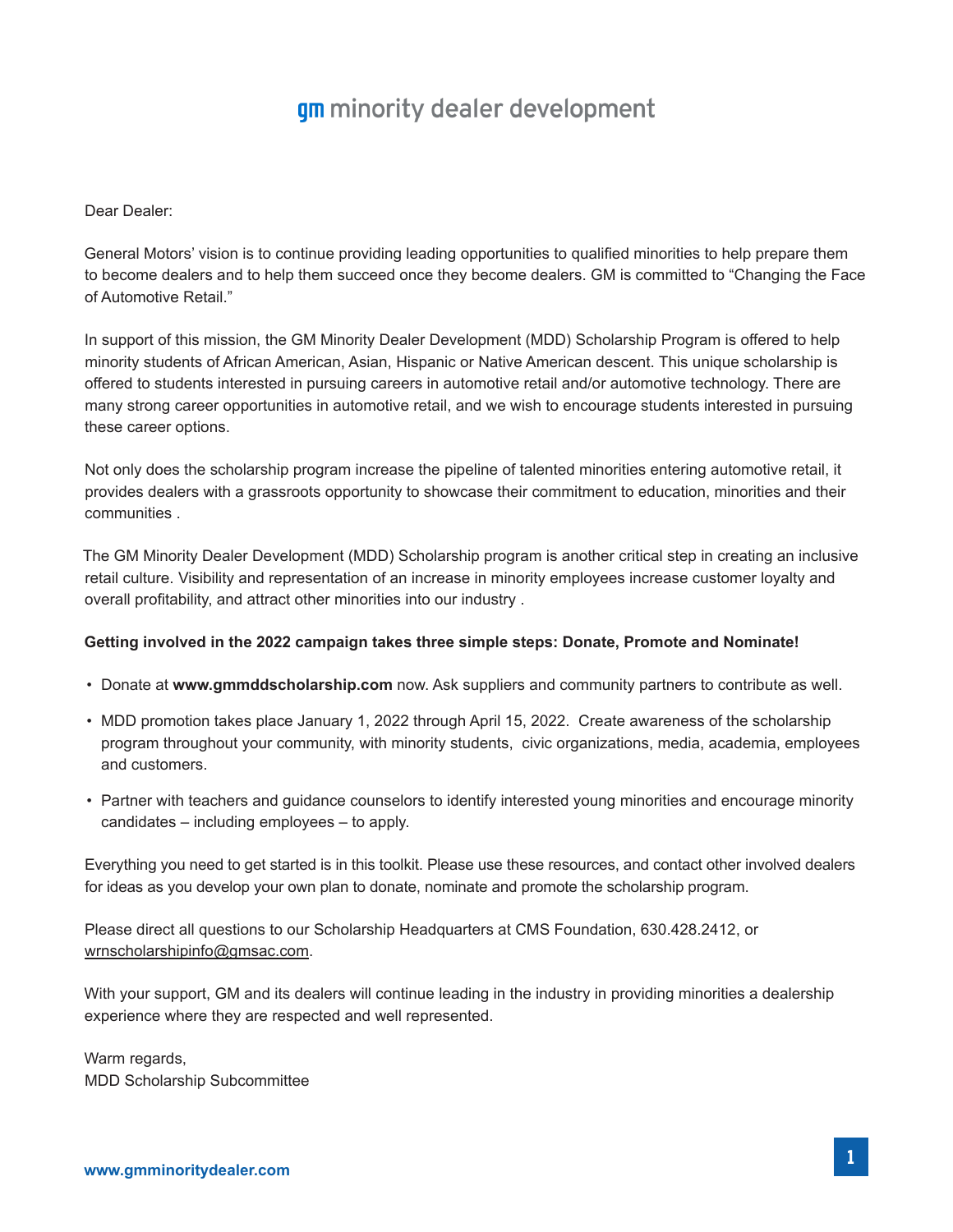## About the Program

GM developed the scholarship program to help provide leading opportunities to qualified minorities to help prepare them to become dealers and to help them succeed once they become dealers. GM is committed to "Changing the Face of Automotive Retail."

In support of this mission, the GM Minority Dealer Development (MDD) Scholarship Program is offered to help minority students of African American, Asian, Hispanic or Native American descent, interested in pursuing careers in automotive retail and/or automotive technology. There are many strong career opportunities in automotive retail, and we wish to encourage students interested in pursuing these career options.

## **Eligibility**

Minority students of African American, Asian, Hispanic or Native American descent pursing academic degrees in automotive retail management and/or technical certification(s) in automotive technology are encouraged to apply.

### **To be considered for a GM MDD scholarship, a student must meet all the following criteria:**

- Must be a minority student of African American, Asian, Hispanic or Native American descent with a high school diploma or GED (as of fall 2022).
- Must be able to verify enrollment at the beginning of the 2022 fall term.
- Must be a citizen of the United States or have the ability accept permanent employment in the US without the need for visa sponsorship now or in the future.
- Must be enrolled in an undergraduate, graduate or non-traditional educational institution that offers formal programs or certifications in automotive retail and/or automotive service.

## How to Apply

Begin your application by clicking the Apply Here tab during the application window (ending April 15, 2022). As part of the online application you will be required to upload a 500 – 750 word personal statement addressing the following:

- Your interest and motivation to pursue a career in the automotive retail and/or automotive service sector.
- Why you should be considered for scholarship support.
- Any other information that may be of importance to the selection committee in their review of your application.

To complete your application, you must then:

- Provide a letter of recommendation from one of the following: a past/current employer, academic instructor/ school official or community/civic leader. Your letter of recommendation must be signed and on official letterhead.
- Mail, or have your school mail, an official transcript from your most recent educational institution. If this does not include one full year of grades, please also provide a transcript from your previous institution(s).
- Send a copy of your Student Aid Report (SAR) including your Expected Family Contribution (EFC) from the information you provided on you Free Application for Federal Student Aid (FASFA).

Information on where to send these documents can be found under the Contact Us tab.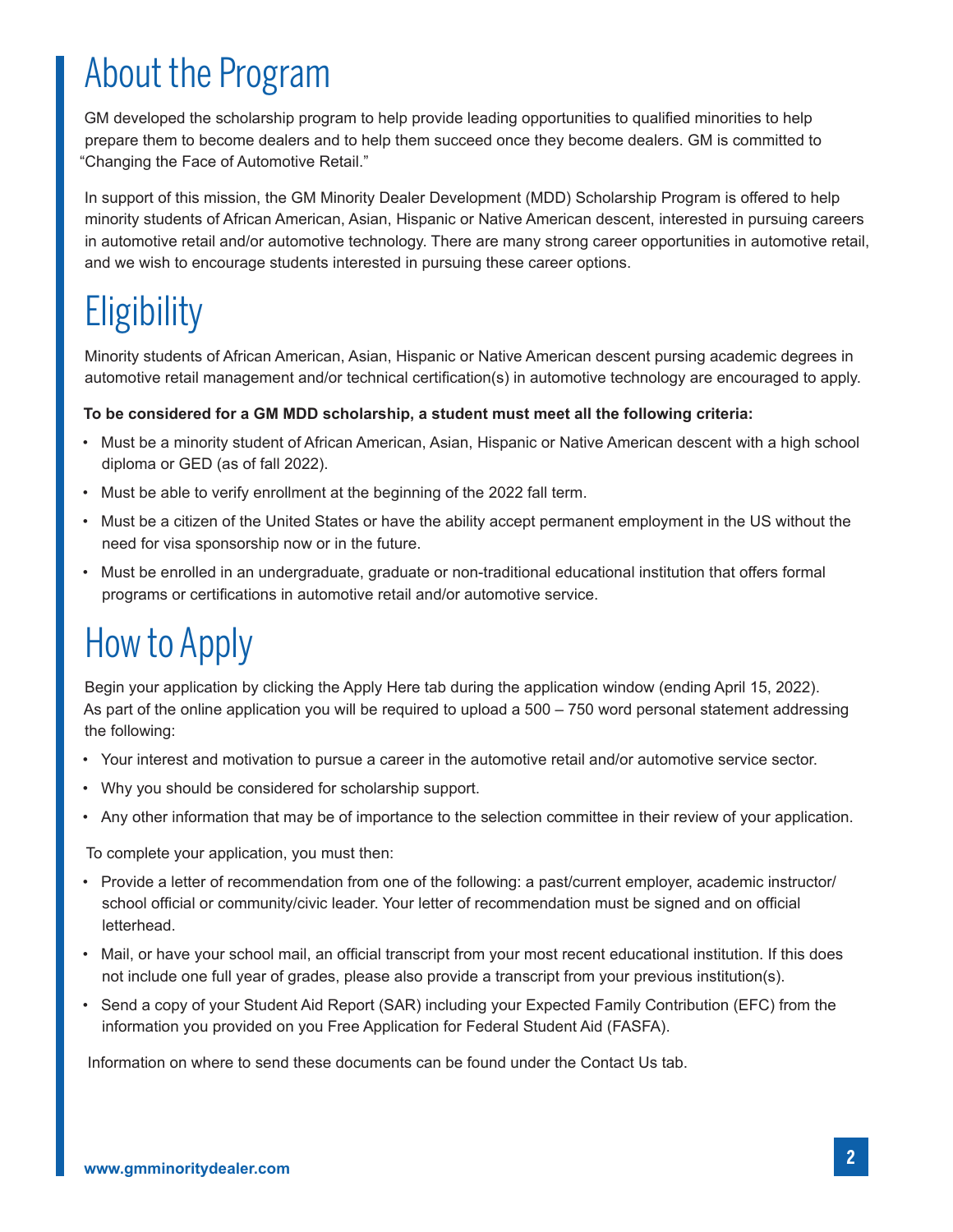## Nominate

Dealers have told us of two effective strategies they use to identify minority students for the Scholarship program.

**1.** Utilize existing academic networks. MDD dealers who've worked with local guidance counselors, education foundations, vocational programs and other academic forums have had great success in both promoting the Scholarship program to minority students and identifying potential candidates. These are the influencers who help young students make important post-secondary career decisions. Preparing these groups with information about the Scholarship program, as well the tremendous opportunities dealership careers offer, is the key to creating awareness and increasing our ranks.

**SUGGESTION:** Consider hosting these groups at your dealership for a program highlighting the different career opportunities potentially available in your dealership. Take your guests on a dealership tour. Discuss the various academic degrees/certificates necessary to pursue these jobs. Highlight how retail automotive is a rewarding and lucrative career for minorities. Ask for help to identify candidates for the scholarship. Or take the information on the road. Make brief presentations to educators, civic organizations, minority groups and others. Leave behind information they can share with students.

**2.** Seek out high-potential minority dealership employees. Many of the scholarship recipients are dealership employees who have been nominated by their dealers. Please use all of your resources to connect with potential candidates to ensure our talent pool is qualified and diverse, and includes students pursuing a wide range of auto-related curriculum. If your dealership is already offering educational opportunities – scholarships, tuition reimbursement, ASEP and other technical training – consider transitioning your existing program to a Named Dealership Scholarship.

## Selection Process

Applicants will be evaluated on the strength of their academic performance, leadership and participation in school and community activities, work experience, career and educational aspirations, and on the strength of their personal statement. Financial need will also be taken into consideration.

All completed applications that are received by the program deadline will be reviewed against the program criteria by a selection process determined by the program administrators. All applicants will be notified by email of the selection committee decision. Decisions are final and binding.

## Donate

Will you help support a student in beginning their career in automotive retail? Complete and submit the pledge form.

Thank you for your support! 100% of your donation will go directly to scholarship support. Credit card payments will show as payable to the CMS Foundation, Inc. a 501(c)3 tax exempt organization. Your donation is tax deductible to the fullest extent of the law.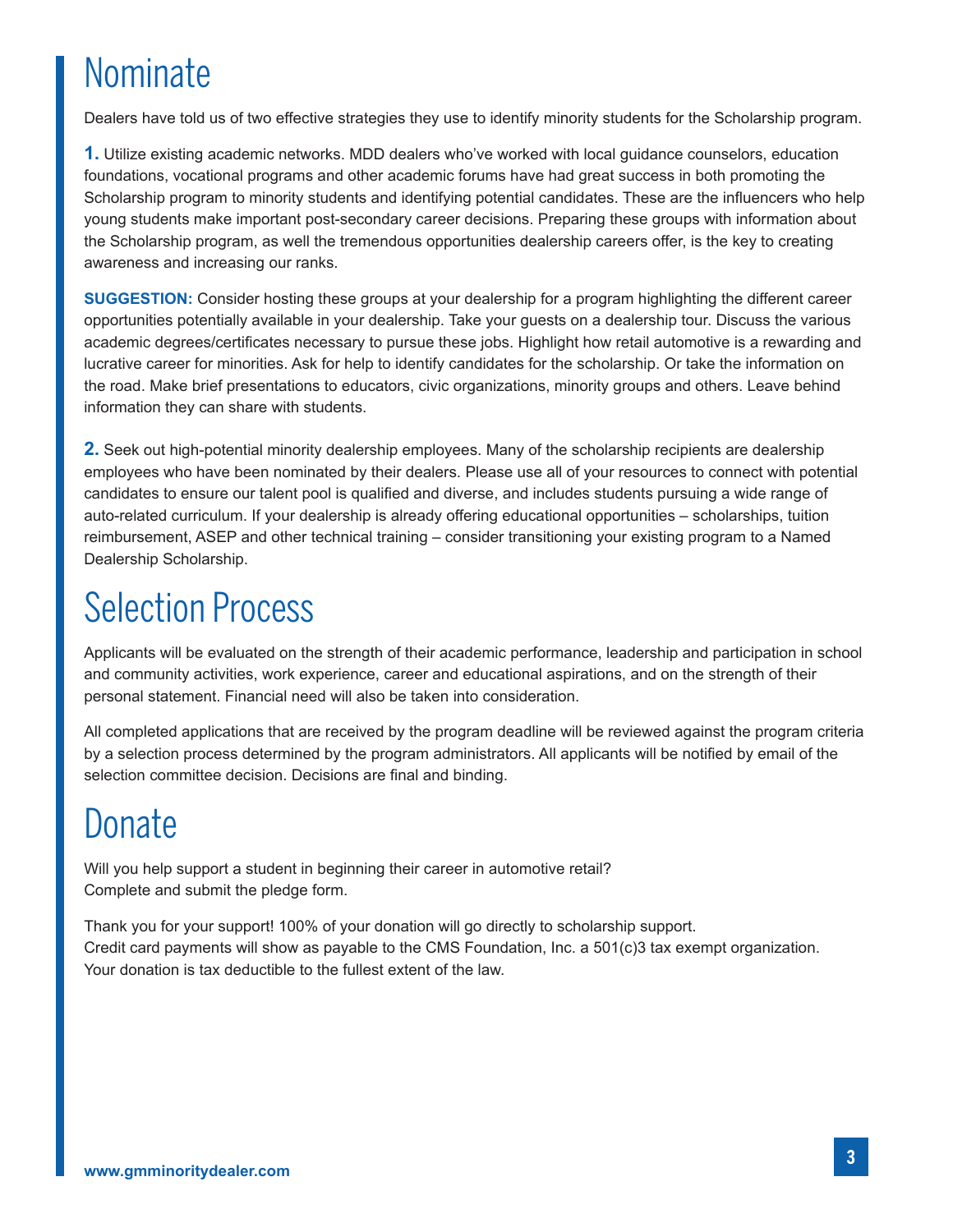## PROMOTE: Suggestions

**The intent is to promote dealership involvement, create enthusiasm and awareness, and drive qualified candidates to apply for scholarships.**

### **Some ideas to get you started:**

**TAP INTO THE EDUCATIONAL COMMUNITY:** Don't recreate the wheel. Reach out to community colleges, vocational schools, educational foundations, school boards or district school superintendents to help you reach students and promote the program within the educational community. With the help of these professionals, your promotions will be efficiently targeted and on point.

**HOST A CAREER/COLLEGE NIGHT:** Invite minority students, parents, guidance counselors and area educators to a combined college/career night. Use it as a way to highlight the different career opportunities available for minorities in your dealership. Take your guests on a dealership tour. Combine that with discussing the various academic degrees/certificates necessary to pursue these jobs. Highlight how retail automotive is a rewarding and lucrative career for minorities. Discuss how the GM Minority Dealer Development (MDD) Scholarship Program can help minorities reach their educational and career goals.

**PROMOTE WITH LOCAL MEDIA:** Many dealers already have positive relationships with the media – newspaper, radio and television. Make sure to include media in all of your promotional efforts. Offer to participate in interviews about the need for minorities in retail automotive, the value your dealership places on minorities and the growing purchasing power of minorities globally. Discuss how the GM Minority Dealer Development (MDD) Scholarship Program increases the pipeline of qualified minorities to enter the car business. In your interview, encourage that applicants visit your dealership to learn more information about the Scholarship program.

**USE SOCIAL MEDIA CHANNELS:** Use your Web site and other social channels to promote the GM Minority Dealer Development (MDD) Scholarship Program. Consider a special banner or crawl on your home page, with a link to the press release and the scholarship application. We have additional graphics to help your messages pop You own these channels – use them liberally and creatively!

**REACH OUT TO CIVIC ORGANIZATIONS:** In addition to connecting with the educational community and media, reach out to the many local organizations in your area. This includes business groups, churches, chambers of commerce, minority networks, youth organizations (like Boys and Girls Clubs) and others involved in civic improvement and philanthropy. Ask them to post the reproducible fliers customized with your dealership name in appropriate, high-traffic areas.

**USE FIELD REPS, SUPPLIERS TO GET THE WORD OUT:** Enlist your GM representatives in the Field to promote the GM Minority Dealer Development (MDD) Scholarship Program. Brainstorm new and clever ways to reach a wide audience. Consider promotional ideas that other dealerships might be using in their scholarship campaigns. Make sure everyone is equipped with the information to be an ambassador of the program – suppliers, employees, their families and customers.

**PROMOTE THROUGH ADVERTISING:** Consider highlighting the GM Minority Dealer Development (MDD) Scholarship Program in print and digital advertising. When doing so, know that minority scholars from all walks of life are eligible for the program, so use a variety of channels. Digital advertising is becoming increasingly effective and is economically priced.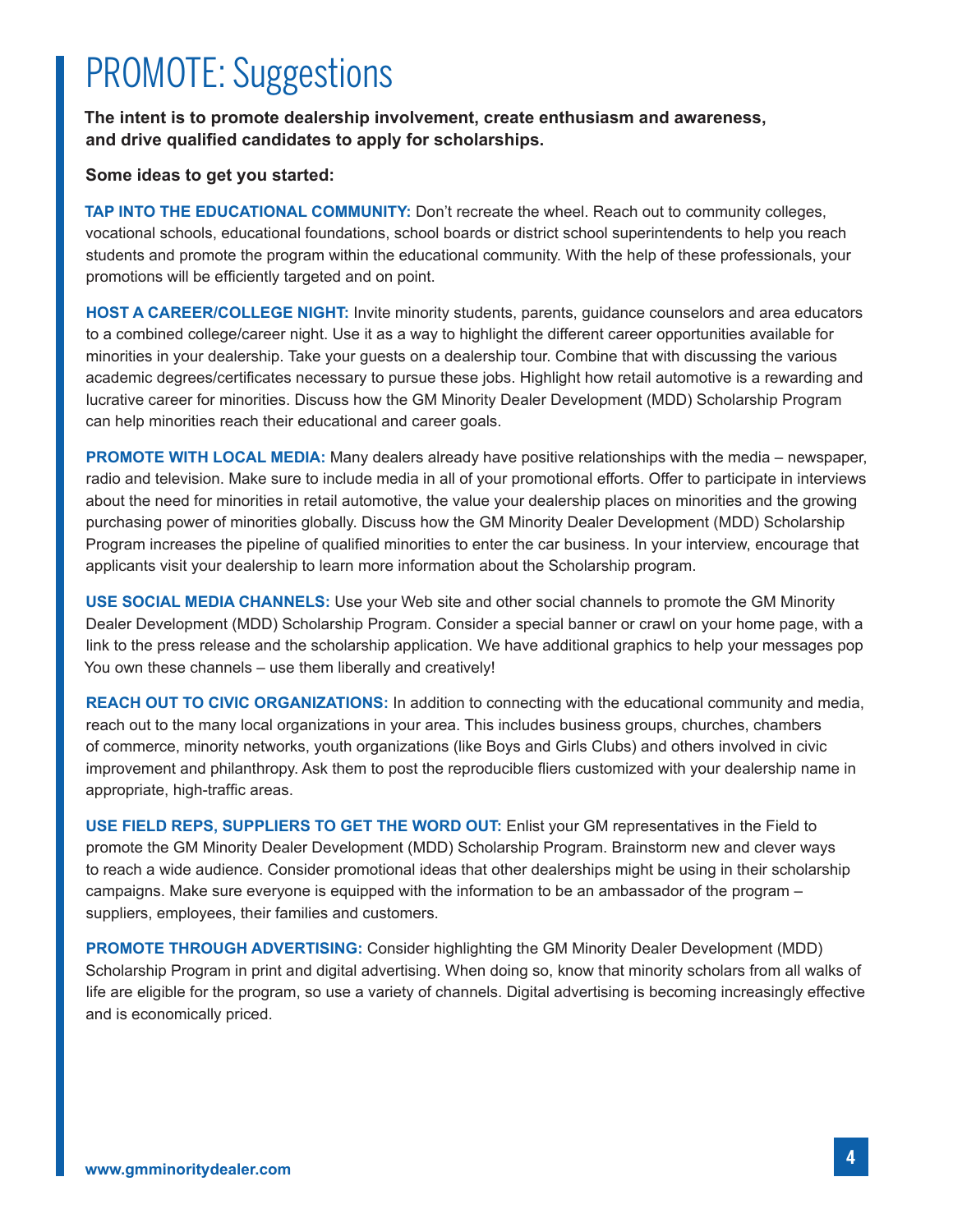## PROMOTE: Digital Content

Your dealership's website and social media channels are effective ways to publicize your active involvement in the 2022 GM Minority Dealer Development (MDD) Scholarship Program. Be seen throughout the digital world as a force for positive change and a proponent of inclusion. Consider some of these suggestions as you start your online campaign.

- Know a minority scholar who could use some help with tuition? Visit **www.gmmddscholarship.com** to learn about a scholarship for minorities pursuing an auto-related degree.
- Learn more about scholarships for minorities studying in an auto-related field at **www.gmmddscholarship.com**.
- High cost of tuition putting college out of reach? Learn about a scholarship for minorities studying automotive business and technology at **www.gmmddscholarship.com**.
- Learn about a scholarship for minorities studying automotive business and technology at **www.gmmddscholarship.com**.
- Interested in automotive technology? Learn about scholarships for minorities enrolled in accredited tech programs at **www.gmmddscholarship.com**.
- Want to work in the world's more dynamic industry? Learn about scholarships for minorities pursuing auto-related degrees at **www.gmmddscholarship.com**.
- (Dealer) wants to see more minorities in the car business. Visit **www.gmmddscholarship.com** to learn about a scholarship for minority scholars pursuing an auto-related education.
- Education is a priority for us. That's why we're partnering with GM to promote scholarships for minorities pursuing an auto-related education at **www.gmmddscholarship.com**.
- We believe more minorities should work in the car business. And they should get the education they need to be well prepared. That's why we're promoting a scholarship for minorities studying automotive business and technology at www.gmmddscholarship.com. There's never been a better time to pursue an automotive career. Stop by to learn about the program or visit us at (dealer Web site).
- GM and its Minority Dealer Development Network are offering scholarships for minorities studying automotive business and technology. All women enrolled in an accredited automotive program are eligible to apply at **www.gmmddscholarship.com**.
- We value minorities, employees, customers and students. That's why we're partnering with GM and the Minority Dealer Development Network to promote scholarships for minorities pursuing an auto-related education at **www.gmmddscholarship.com**.
- Announcing an academic scholarship for minorities studying automotive business and technology. (Dealer) is partnering with GM and the Minority Dealer Development Network to increase the number of qualified minorities working in dealerships in all fields. If you're pursuing a degree in an accredited program, or know someone who is, learn about our new scholarship. It might just change your life **www.gmmddscholarship.com**.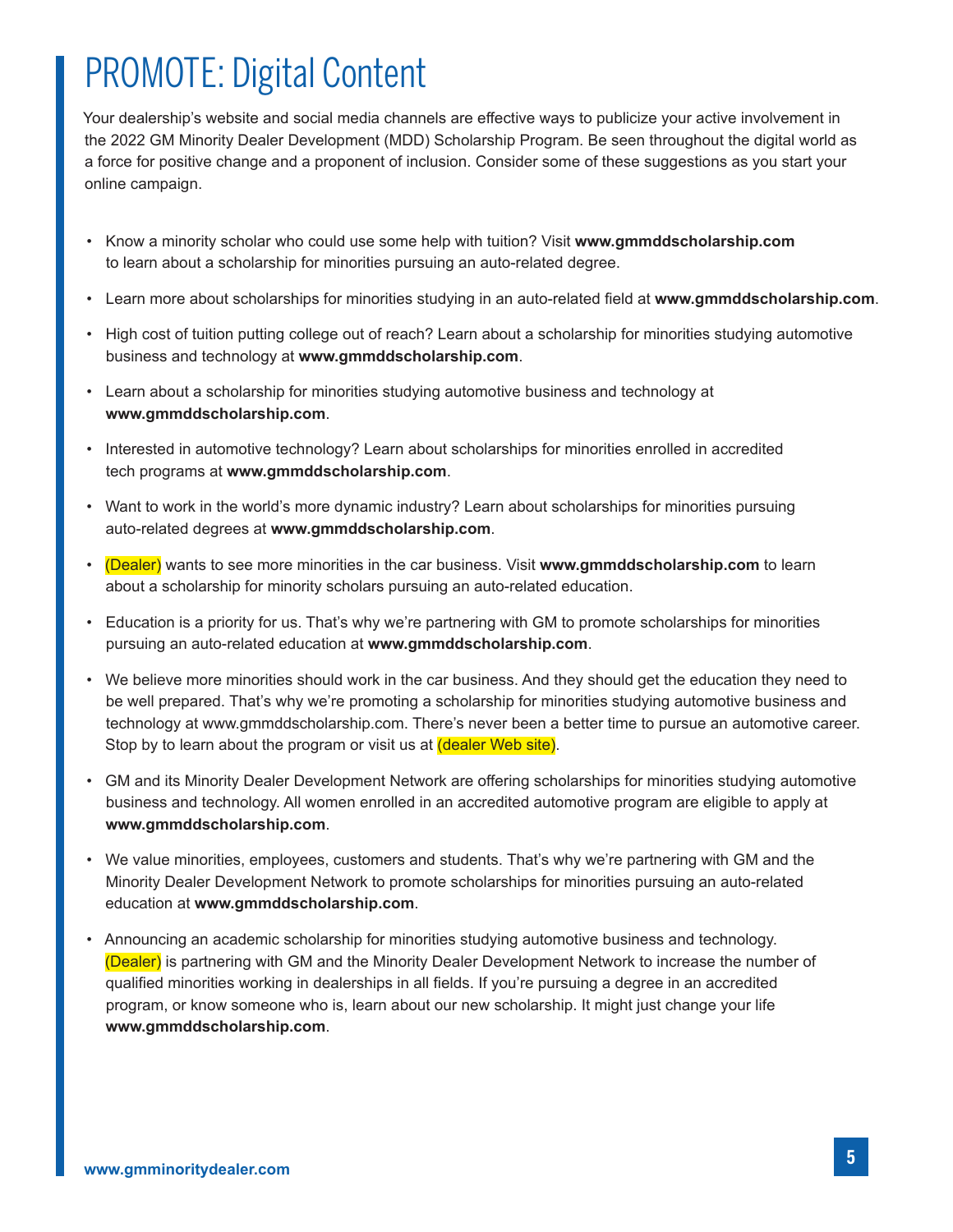## PROMOTE: Press Release Template **GENERAL SCHOLARSHIP**

For Release: DATE **DATE Example 2** and Contact Information **Dealership Name and Contact Information** 

### **GM and its Dealers Lead Industry as Champions of Minorities Auto Education**

#### *GM Dealers Contribute Tuition Assistance to Minority Students Pursuing Automotive Careers*

 $CITY$ , State – (Date) — GM is providing leading opportunities to qualified minorities to help prepare them to become dealers and to help them succeed once they become dealers. GM is committed to "Changing the Face of Automotive Retail."

In support of this mission, the GM Minority Dealer Development (MDD) Scholarship Program is offered to help minority students of African American, Asian, Hispanic or Native American descent, interested in pursuing careers in automotive retail and/or automotive technology. There are many strong career opportunities in automotive retail, and we wish to encourage students interested in pursuing these career options.

"GM, its dealers and business partners unite to invest in the future minority leaders of automotive retail," said (Dealership owner). "Not only does the scholarship program increase the pipeline of talent entering automotive retail, it promotes the tremendous career opportunities that exist throughout our dealer network for people of all backgrounds."

GM and its dealers remain the only manufacturing/retail partnership to offer tuition assistance to minorities pursuing autorelated degrees. Not only does the scholarship program increase the pipeline of talented minorities entering automotive retail, it provides dealers with a grassroots opportunity to showcase their commitment to education, minorities and their communities.

Minority scholars enrolled in undergraduate, graduate or recognized non-traditional institutions offering accredited programs in automotive management/service technology fields are eligible. Applications, which are being accepted until April 15, 2022, are evaluated on the strength of their academic performance, community service, work experience and personal essay.

"We support education and training, and are committed to an inclusive dealership environment," said <mark>(Dealer)</mark>. "With every scholarship the MDD awards, we are investing in our future, as well as helping make a dream come true. It's imperative that all dealers actively support minorities entering retail automotive and diversifying our talent base."

The GM Minority Dealer Development (MDD) Scholarship program is another critical step in creating an inclusive retail culture. Visibility and representation of an increase in minority employees increase customer loyalty and overall profitability, and attract other minorities into our industry.

"Minorities deserve a dealership experience that respects their unique needs and an environment where they are well represented," said (Dealer). "By providing a path for minority scholars to achieve their automotive career goals, the GM Minority Dealer Development (MDD) Scholarship Program helps GM grow a qualified and diverse retail network."

Interested qualifying scholars can learn more about the program and apply online at **www.gmmddscholarship.com**, or email questions to info@gmmddscholarship.com. Applicants may also visit (Dealership) to learn more about the Scholarship program.

**About GM Minority Dealers Development Network:** For years, GM has been a recognized diversity leader in retail automotive. They are working continuously to help develop African American, Asian, Hispanic and Native American minorities as dealers. GM Mi-nority Dealer Development remains the most comprehensive program of its kind among all automakers.

**About General Motors:** General Motors Co. (NYSE: GM) is a global company focused on advancing an all-electric future that is inclusive and accessible to all. At the heart of this strategy is the Ultium battery platform, which will power everything from mass-market to high-performance vehicles. General Motors, its subsidiaries and its joint venture entities sell vehicles under the Chevrolet, Buick, GMC, Cadillac, Baojun and Wuling brands. More information on the company and its subsidiaries, including OnStar, a global leader in vehicle safety and security services, can be found at **gm.com**.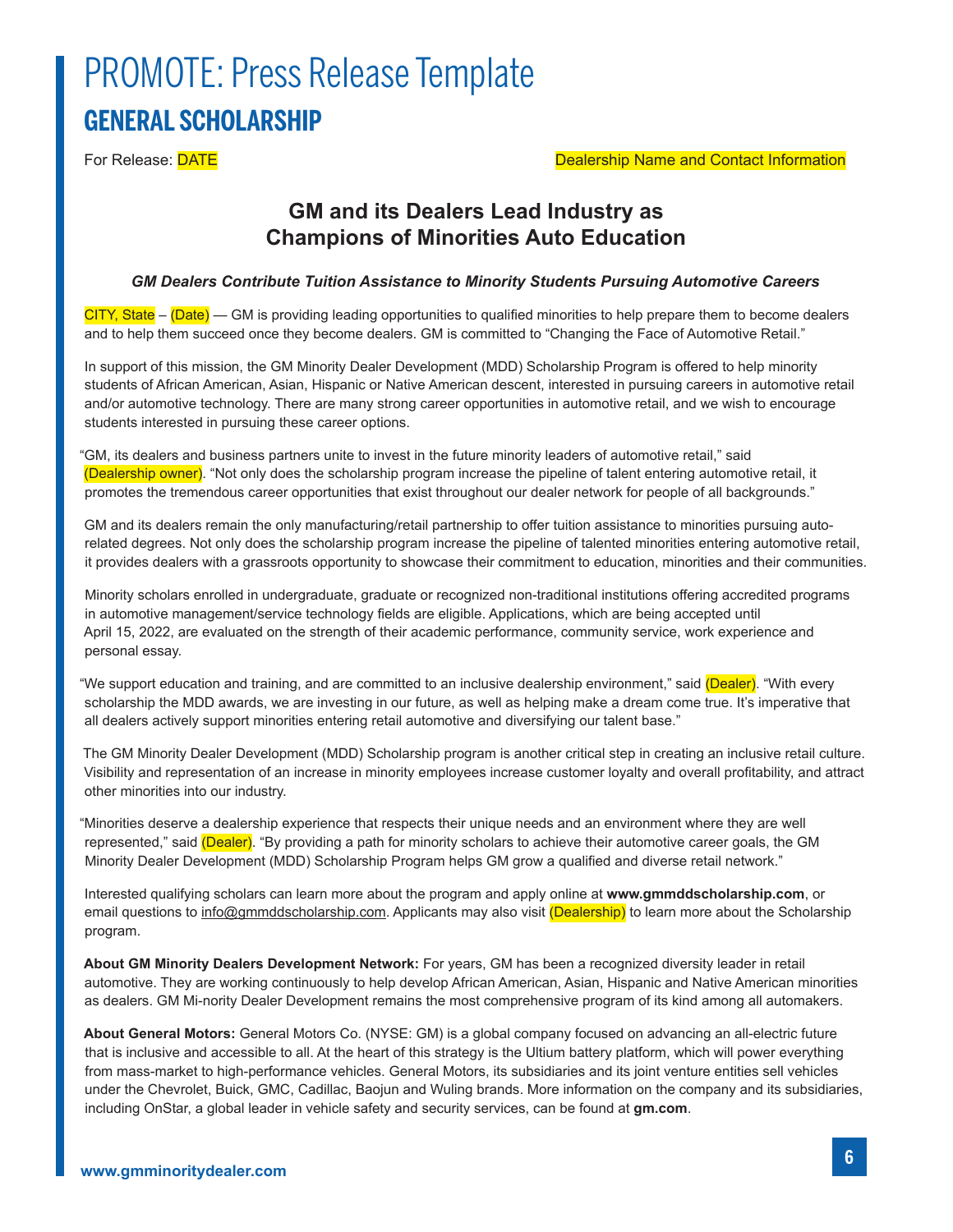## Sample Solicitation Letter Manual Dealership Letterhead

<<School/Organization Name>> <<City, State ZIP>>

(Dealership) is partnering with the GM Minority Dealer Development Network to announce the 2022 GM Minority Dealers Development Scholarship program. It's part of an effort by GM and its dealers to encourage minorities to pursue careers in the exciting and lucrative field of automotive retail. We're asking for your help in publicizing the program and identifying/ encouraging qualified scholars to enroll in the program.

Here's how it works: Minority Scholars enrolled in accredited full- and part-time undergraduate, graduate or recognized non-traditional programs studying automotive management or technology are eligible. Applicants will be evaluated on their academic performance, community service, work experience, financial need and personal essay.

Applications will be accepted beginning September 1st, and require a GM dealer's recommendation. Scholarships, available in amounts starting at \$500, will be announced at a later date. Students can learn more about the program and apply online at **www.gmmddscholarship.com**. Questions may be e-mailed to: info@gmmddscholarship.com.

GM is providing leading opportunities to qualified minorities to help prepare them to become dealers and to help them succeed once they become dealers. GM is committed to "Changing the Face of Automotive Retail". Candidates represent all regions, ethnicity and cultural backgrounds, and include traditional students, military veterans, working mothers and dealership employees.

This Scholarship program is just one of the many ways GM and its dealers are developing a workforce that is inclusive, diverse and reflects our diversified customer population. It's also a life-changing opportunity for minorities interested in the auto industry. Thanks for helping promote the GM Minority Dealers Development Scholarship program and giving minority scholars an opportunity to pursue a fulfilling career. I look forward to discussing this opportunity further at your convenience.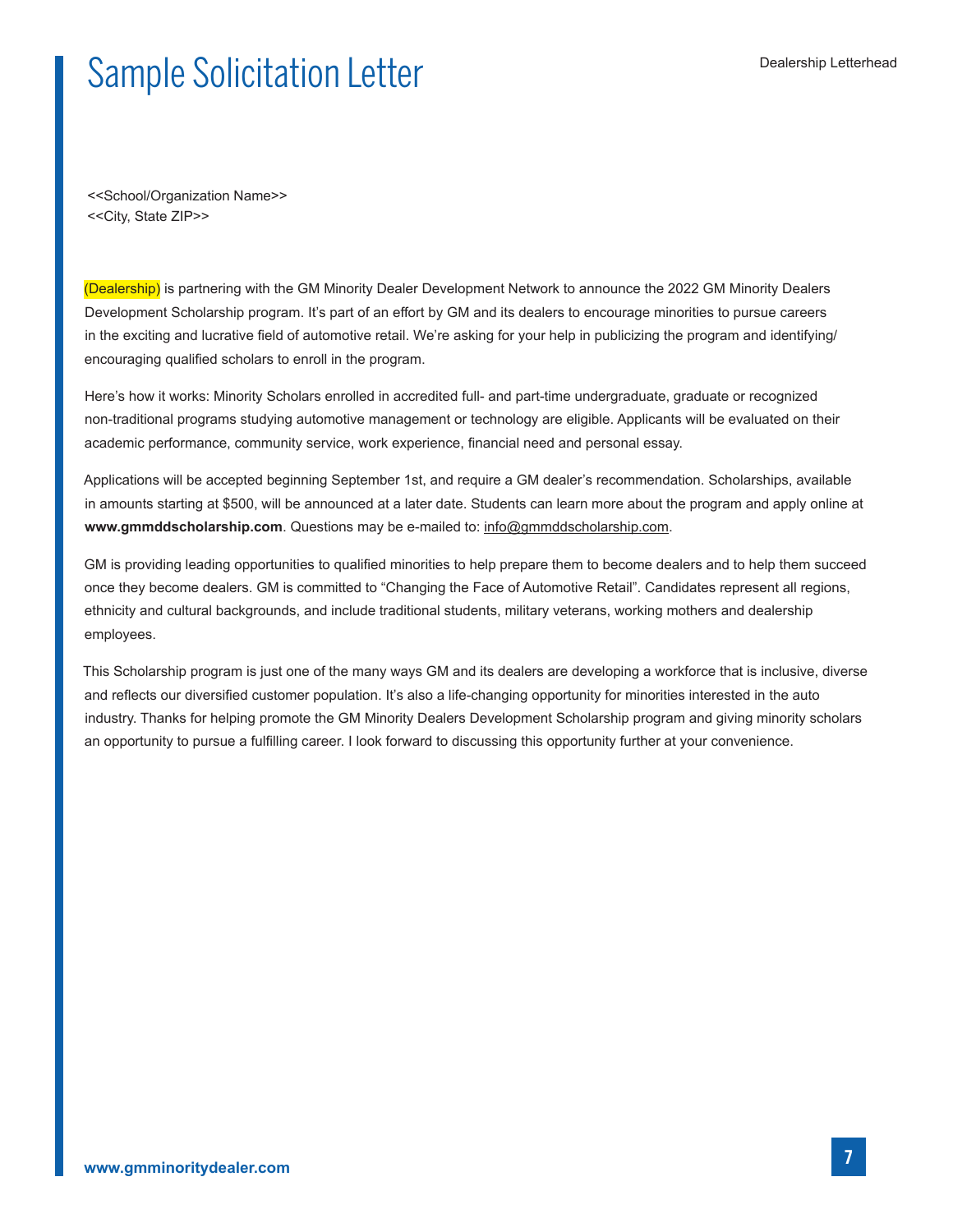# Scholarship Program



## GM Automotive Retail **Scholarship for Minorities Earn Awards Starting at \$500!**

## gm minority dealer development



Dealer Name Address, City, State, ZIP Phone – Web site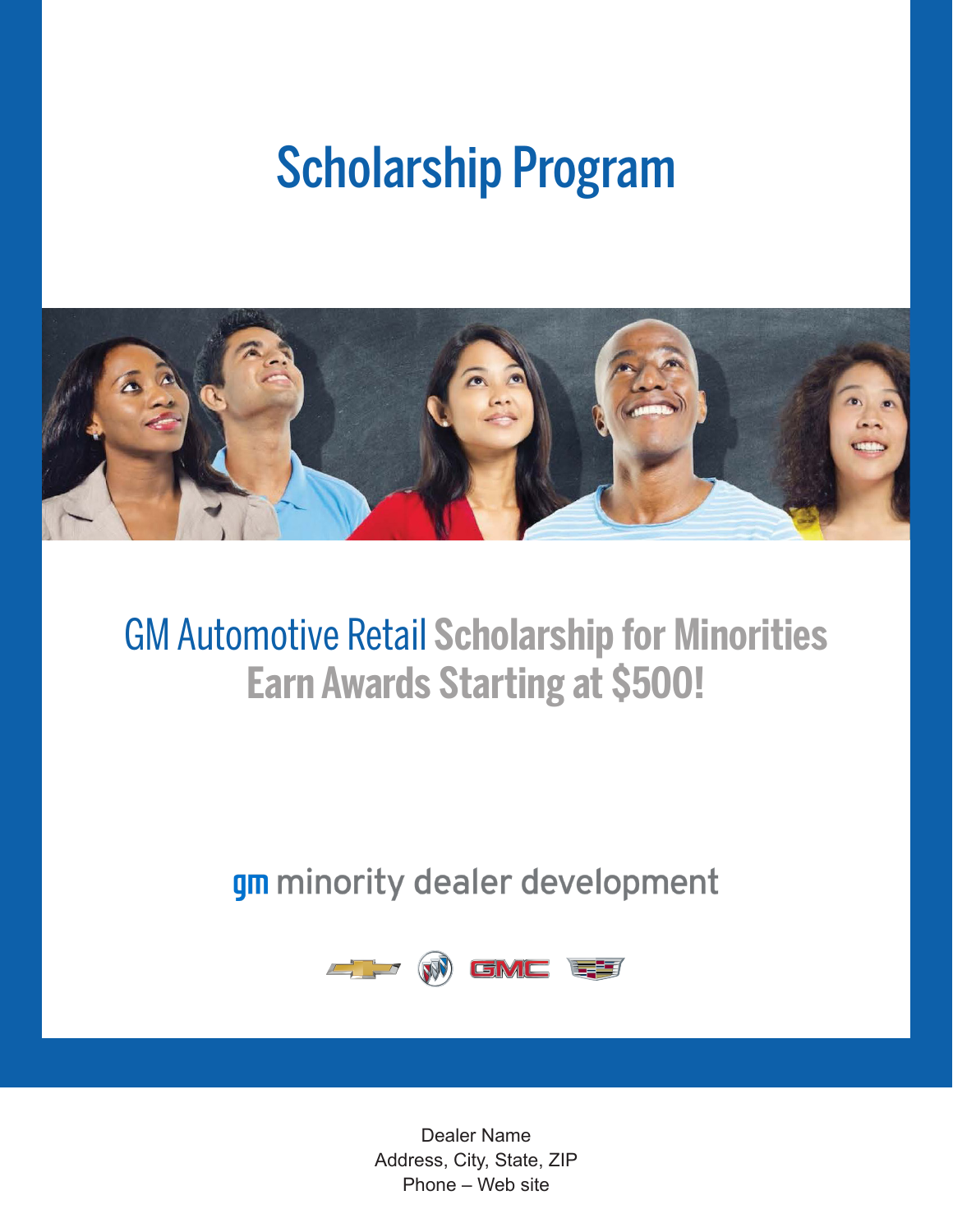## FAQs

### **WHY IS THE PROGRAM BEING OFFERED?**

The GM Minority Dealer Development Scholarship program has several objectives:

- Position GM and its dealers as industry leaders in the minority market and the OEM/retailer of choice for minorities seeking a vehicle and a career.
- Increase the pipeline of qualified minorities ready for dealership employment.
- Create a dealership population that is inclusive, diverse and reflects the population as a whole.
- Develop awareness of the great opportunities that exist for minorities in automotive retail in both sales and service, and influence more minorities to consider a career in this field.
- Prepare minority scholars for these roles by providing tuition assistance in degree programs
- Provide dealerships with specific opportunities to visibly demonstrate their support for minorities as employees and buyers.

### **WHO IS ELIGIBLE?**

The GM Minority Dealer Development Scholarship program awards scholarships to minorities from all sales regions and walks of life. This includes both traditional and non-traditional students, such as military veterans, working mothers and dealership employees.

- Minority Scholars enrolled in undergraduate, graduate or recognized non-traditional institutions offering accredited programs in automotive management/service fields are eligible.
- Applicants are evaluated on the strength of their academic performance, community service, work experience and personal essay.
- Minority scholars enrolled in specialized, accredited automotive retail programs (i.e., NADA executive program, accredited sales and service certificate programs) are also eligible for scholarship consideration.
- The Scholarship program is also eligible to part-time students.

Note: *Current and former enrollees in the GM National Candidate program are not eligible to apply for this Scholarship program.*

### **IS THE PROGRAM OPEN TO EMPLOYEES OF GM DEALERSHIPS?**

Minority employees employed at GM dealerships are eligible. The children/grandchildren of all GM dealership employees are also eligible.

### **HOW DOES THE SCHOLARSHIP PROGRAM BENEFIT DEALERS?**

- The scholarship helps GM and its retailers fill the pipeline with qualified minority employees. Many of the scholarship recipients are now working in GM dealerships in both management and service roles.
- GM and its dealers remain the only manufacturing/retail partnership in the industry to offer scholarships to minority students pursuing academic degrees in automotive fields. This provides a huge marketing opportunity with minority customers, and can increase purchase consideration and intent among minority consumers.
- The scholarship is an excellent tool for recruiting minority employees. Exceptional minority employees attract other minorities into our industry, which is a critical step in creating an inclusive retail culture.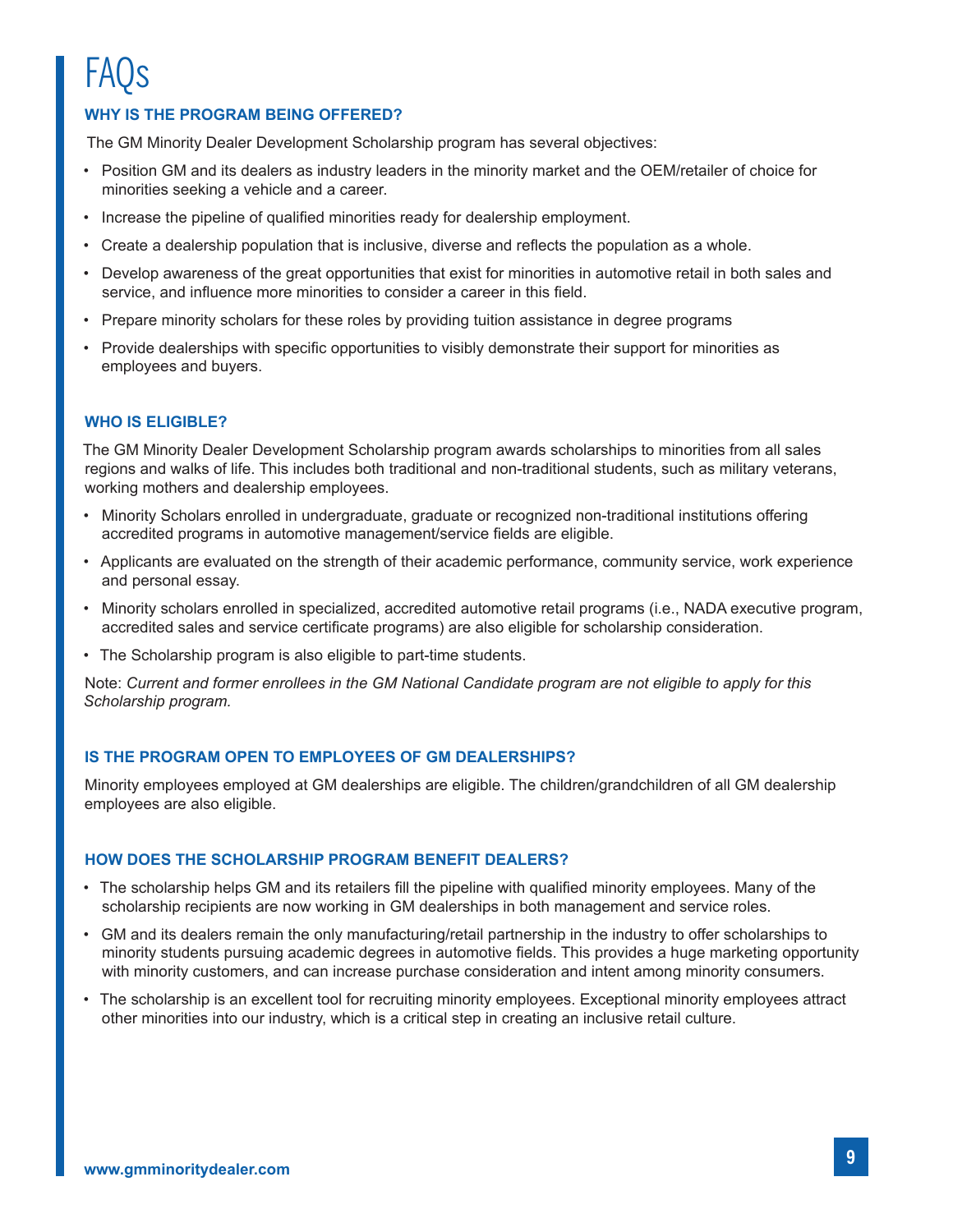## FAQs (continued)

- The Scholarship program helps create a retail environment that is attractive to minority employees and consumers. They want a dealership experience that reflects their purchase power. This includes a retail workforce with minorities employed in all critical roles: management, sales, service and ownership.
- Community involvement/goodwill is an important element of a dealership's brand. The Scholarship program provides a vehicle for dealers to interact with a variety of local civic and academic organizations for the betterment of the community. This is further promoted through dealer advertising, Web site, social media, dealership signage, and local newspaper and television coverage.

### **HOW WILL MY DONATION BE USED?**

The Scholarship program has a 501(c)(3) status, making all contributions 100 percent tax-deductible for your dealership. Every penny raised goes toward the education of minorities studying automotive retail. Administration and marketing for the program is secured from other budget sources.

### **HOW MANY SCHOLARSHIPS WILL BE AWARDED?**

The total number of scholarships awarded is decided in large part on the total contributions raised in a one-year period. Award amounts start at \$500.

### **HOW CAN I DONATE?**

You can make an individual contribution. This can come from you personally, or in honor of an important person Complete and submit the a pledge form by visiting **www.gmmddscholarship.com**.

Thank you for your support! 100% of your donation will go directly to scholarship support.

Credit card payments will show as payable to the CMS Foundation, Inc. a 501(c)3 tax exempt organization.

Your donation is tax deductible to the fullest extent of the law.

### **IN WHAT OTHER WAYS CAN DEALERS SUPPORT THE SCHOLARSHIP PROGRAM?**

Everyone, not just dealers, is invited to support the 2019 GM Minority Dealers Development Scholarship program. In addition to financial contributions, the program depends on nominating qualified candidates and promotion. GM brand representatives in the Field and dealers are encouraged to coordinate efforts to:

- Promote: Create awareness of the Scholarship program throughout your community, with minority students, civic organizations, media, academia, employees and customers.
- Nominate: Work with educators, career counselors, vocational programs and academia to identify competitive minority candidates for the Scholarship program. Encourage talented qualifying employees in your dealership to apply. Be willing to provide the required signature and/or letter of recommendation for interested applicants.

Another important part of the program is mentorship. Please consider developing a mentor relationship with your scholarship recipient. Assisting with educational progress, career planning and even internships is a gift you can provide – in addition to tuition assistance – that will last a lifetime.

### **ARE THE SCHOLARSHIPS RENEWABLE?**

Scholarships are not renewable. However, prior scholarship recipients may re-apply annually for future scholarship consideration.